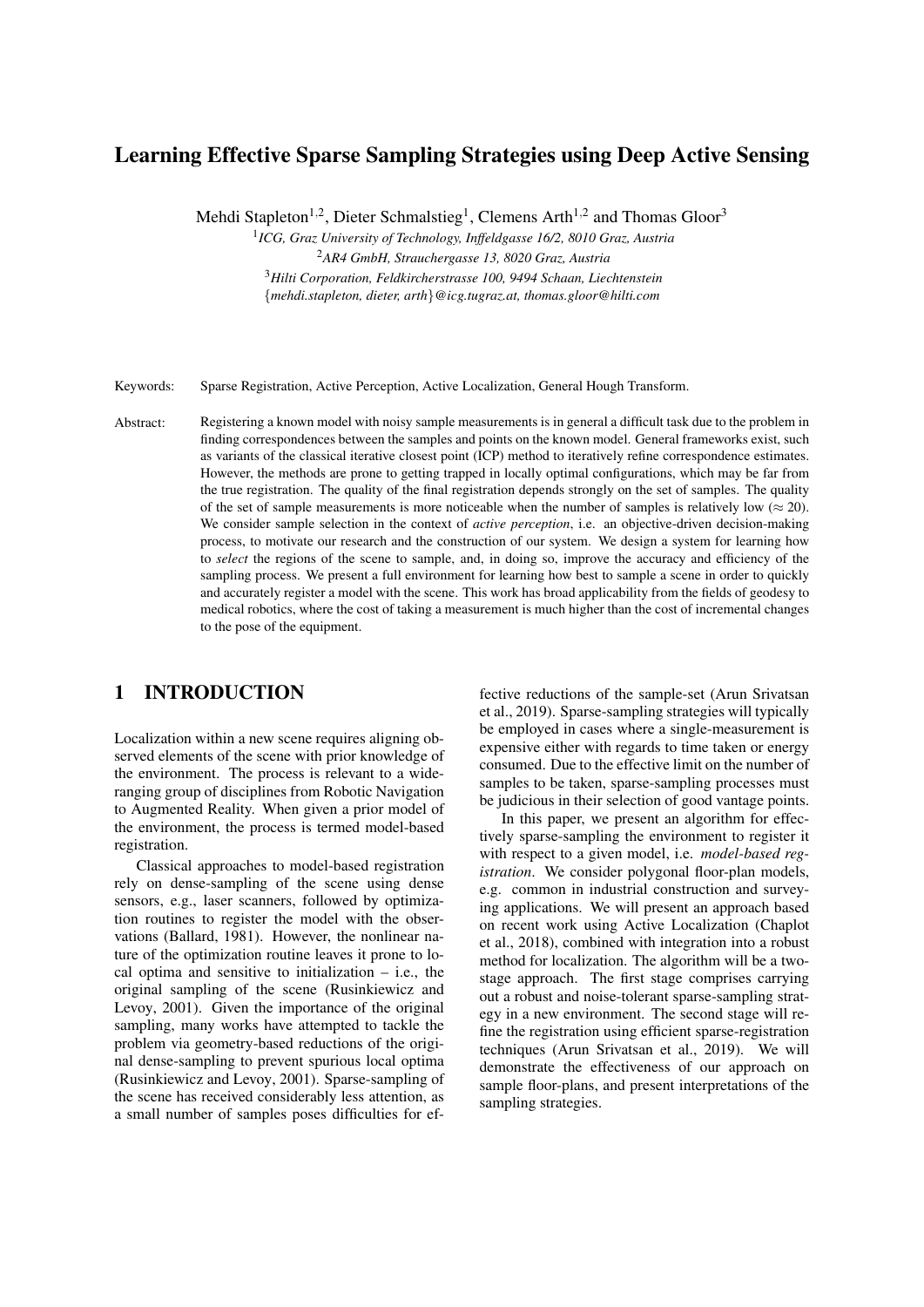## 2 RELATED WORK

Our approach learns active sampling strategies for quickly and accurately registering a surrounding scene with a model of the environment. The work thereby lies at the intersection of active sensing and geometric sub-sampling techniques.

### 2.1 Iterative-Closest-Point (ICP)

The work of Rusinkiewicz and Levoy (2001) formalized the general process of ICP into six parts: pointselection, neighbourhood-selection, point-matching, weighting pairs, outlier rejection, and error minimization. They emphasize the importance of the earlier stages in order to guarantee that the final error minimization would be well-conditioned. ICP techniques are typically performed on dense point sets, which helps to *smooth out* any sub-optimal behaviour in the earlier parts. Evidently, the earlier parts, including point-selection, become especially important when we have a sparse number of measurements.

In the context of point-set registration (PSR), many works have investigated different methods of point-selection as means of constraining the downstream error minimization routine. Early works to address this point-selection have looked at geometrically stable model points (Gelfand et al., 2003), the sampling of a diverse distribution of points based on intrinsic point characteristics such as normal-vector (Rusinkiewicz and Levoy, 2001), and selection of points based on constraining motion in a local neighbourhood of the point (Torsello et al., 2011).

It is along this line of research that we propose a system for learning how best to select sample points in a scene. The aforementioned methods are largely based on sub-sampling a captured dense point-set of a target object, and leveraging *a priori* knowledge of how *geometry* plays with registration. Unlike these methods, we learn a *policy* on how to perform pointselection in an *online* manner. Moreover, we learn to make decisions on whether or not to sample certain regions of the scene based solely on our prior samples and a binary detector for topologically interesting scene content.

Along with point-selection for registration, we also simultaneously consider a dual-objective: we would like to perform a point-selection in a minimal amount of time as possible. Given a fixed time cost to performing a measurement and moving the agent, this can be reformulated as finding a minimal set of points for accurate registration. In this respect, we may consider our objective similar to active-sensing: We aim to minimize the uncertainty in our registration beliefspace with each sample measurement.

#### 2.2 Active Localization

Active Markov Localization (AML), popularized by the work of Fox et al. (1998), takes an *active* approach to controlling the robots actions in order to minimize the expected future entropy of the system. This work uses a grid for storing the belief of the robot pose. Due to the large-size of the grid for moderate scene sizes, efficient optimizations are needed to run the algorithm. Foremost, the measurement likelihood is pre-computed for every location within the grid, so that the belief update corresponds to a handful of table lookups. Another optimization is the belief map is assumed to condense to only a small number of possible poses. Hence only the neighbourhoods about those probable locations need to be considered. Similarly, we use a grid-based localization scheme, but we would like to avoid the onerous pre-computation phase. We instead use a General Hough Transform style method for updating our belief.

The more recent Active Monte Carlo Localization (AMCL) work of Kümmerle et al.  $(2008)$  uses a particle filter for representing the belief. To avoid costly ray-cast operations for each particle to evaluate the information gain of a given action, the particles are grouped into clusters. Each cluster then performs a ray-cast operation from the mean of the cluster in the information gain, i.e., utility function (Fox et al., 1998).

#### 2.3 Deep Reinforcement Learning

The work of Chaplot et al. (2018) and Gottipati et al. (2019) specifically look at this dual-objective in the context of active localization; a robotic agent must determine its position within a map. Chaplot et al. (2018) consider a robotic agent which can move in four directions (up, down, right, left) with a forward facing depth sensor. The work uses a fixed grid to store the belief of the robotic location within a maze and uses the belief map in its state representation. We similarly use a belief map in our state representation; however we use a novel grid-based localization algorithm for generating the belief map.

Gottipati et al. (2019) train a residual neural network to learn the likelihood map for a given stateaction pair via supervised learning, which it then uses to update the prior belief during operation. The robotic agent is equipped with a 360*<sup>o</sup>* laser scanner, which is used as the measurement device. In contrast, our system uses a *limited* observation mechanism which is simply a binary topological indica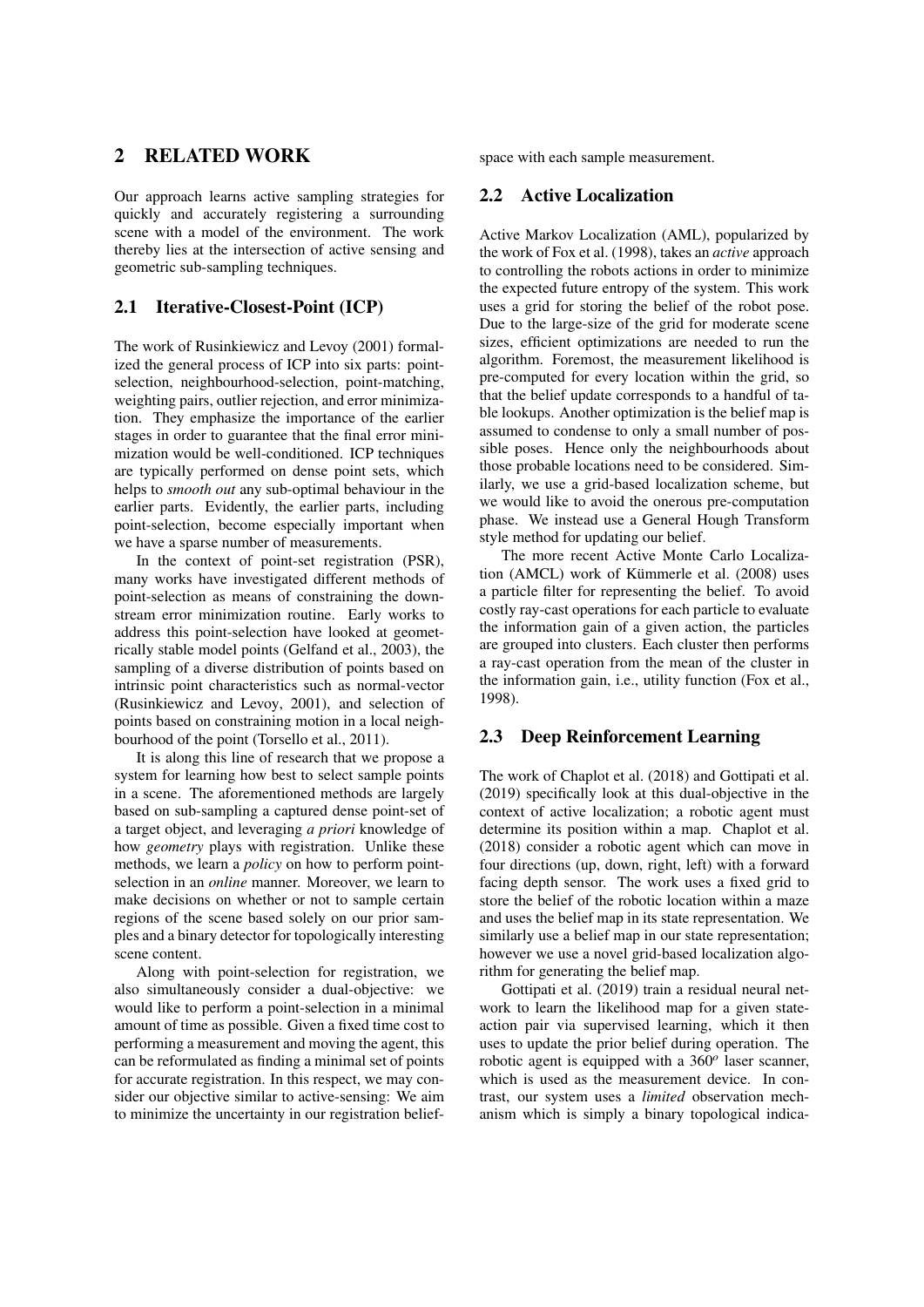tor which coarsely highlights areas of wall intersections. Our work additionally considers registration error with our objective to find a minimal set as quickly as possible. Moreover, both prior works look at the maximum of the belief map at the ground-truth pose as the maximization objective; whereas we strive to minimize the final registration error and the trajectory cost (i.e., agent motion and measurement time penalties).

#### 2.4 Discussion

Our method's computational cost is dependent on the perimeter of the map as opposed to the interior. In most scenes, the perimeter of the map is significantly smaller than the interior area; hence we can expect significant computational savings. Since we are considering problems with a sparse number of measurements possibly containing noise and outliers, we cannot readily disqualify regions of the belief space which may have gotten little consideration after the first handful of samples. Therefore, we need to consider the whole belief space throughout our active-sensing routine. This means the sparse sampling problem is ill-suited for optimizations which only a consider a handful of poses early-on in the algorithm.

We claim the following contributions:

- A system for learning active-sampling strategies which considers both efficiency and accuracy for the registration of a scene with a known model.
- A novel grid-based localization scheme, with lower front-end computational load than classical approaches.
- A full simulation environment for learning activesampling strategies, which includes map generation, localization, sparse-registration, and a symmetry-aware evaluation module.
- An inspection tool for investigating *deep* policy behaviour elicited by our active sampling strategy.

## 3 METHODOLOGY

We design a system for effectively sampling the surrounding scene in a sparse manner. The sampling strategy is learnt via a reinforcement-learning approach. Hence, we adopt the following terminology: the *agent* denotes the entity performing the sampling, the *environment* refers to the 2D or 3D scene surrounding the agent, and the *policy*  $\pi(a|s)$  refers to how the probability of the agent selecting an action *a* given the current state *s* of the system.

The system is composed of four modules:

- 1. Our fast localization module, responsible for coarsely hypothesizing the likelihood of the agent's pose within the environment
- 2. The active-sampling module, decides how to take sample measurements
- 3. The refinement module, responsible for sparseregistration of the scene with the model given a coarse estimate
- 4. The evaluation module for assessing in a symmetry-aware fashion the quality of the final registration

We also introduce an inspection tool for easily investigating the decision-making process of the activesampling module.

The sub-systems, shown in Figure 1, work in concert in order to quickly and accurately register a known model with the judiciously selected sample measurements of the environment. We develop a simulation environment which generates outlines for random floor-plans. The outlines represent single indoor room scenes. We do not consider furniture or other obstacles between the measurement device and the walls of the room. Thereby, we concentrate on learning sampling strategies based purely on the room geometry. We allow the floor-plan outline to be a simple non-convex polygon. The measurement device is assumed to be level with respect to the ground-plane of the simulated room, which can be achieved in practice by aligning the negative z-axis of the device reference frame with respect to the gravity vector given by an on-board accelerometer. The simulation places the agent (i.e., measurement device) at a random location about the *visual center* of the room.

We use a quad-tree based algorithm to quickly compute the visual center of our floor-plan. The distance between the visual center and the nearest wall of the floor-plan determines the radius of a uniform distribution about the visual center for placement of the agent. We proceed to detail each individual subsystem in the following sections in order of appearance in our pipeline.

#### 3.1 Learning Sampling Strategies

We frame the problem of effective sampling as a Partially-Observed Markov Decision Process (POMDP). In this process, the agent must learn a policy which maximizes the expected cumulative reward  $(\mathbb{E}[\mathbf{R}]$ ) over the course of an episode (τ). An episode consists of a sequence of actions, which are drawn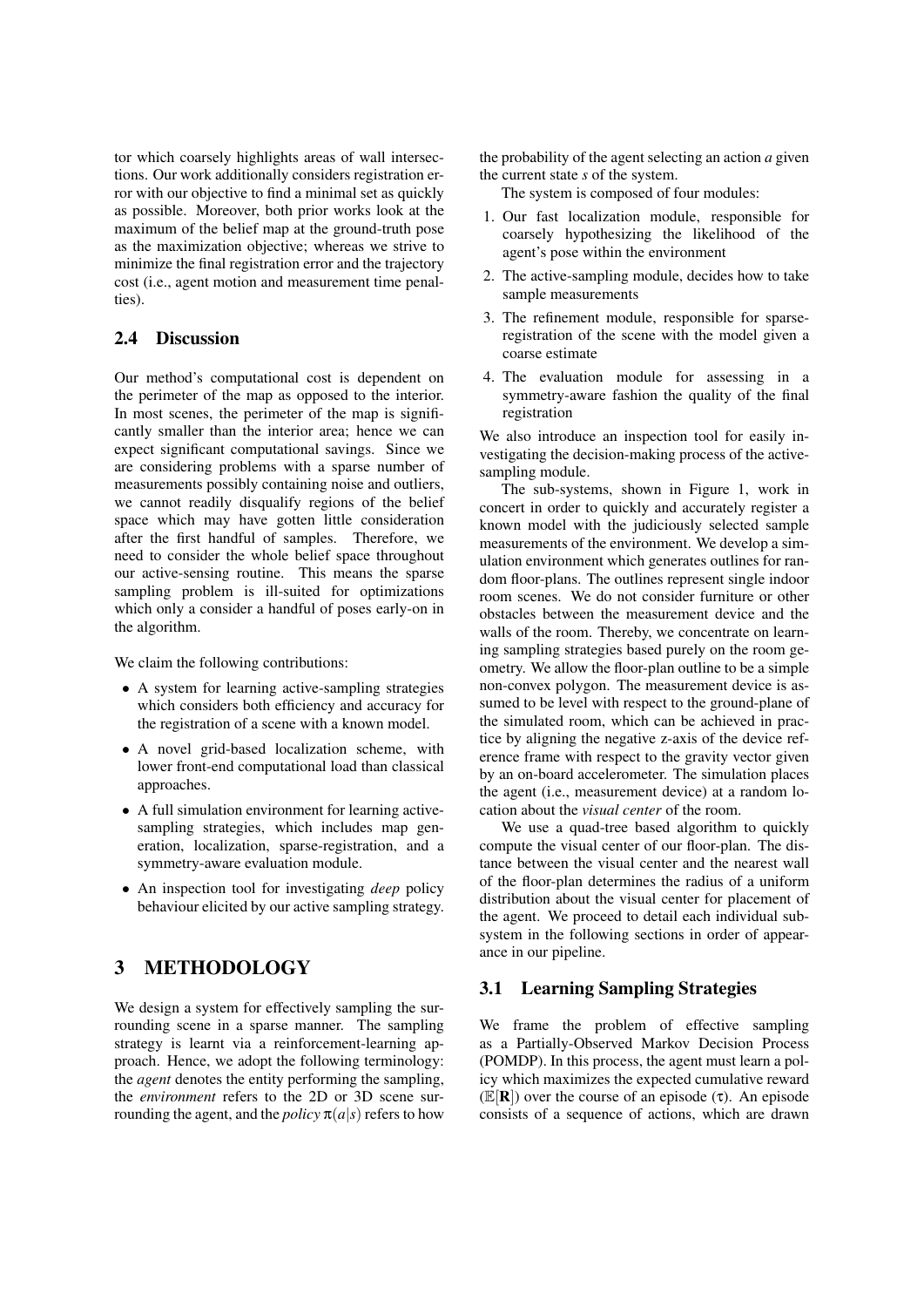

Figure 1: System overview of our environment. We provide a simulation environment for generating floor-plans. The agent is initialized within room, about the visual center. A learnt policy then interacts with the environment via the agent's actions and makes observations of the scene. During interactions, a belief map maintains a coarse distribution over the likely pose of the model with respect to the scene. Once the policy dictates termination, then the current coarse estimate is fed to the sparse-registration module for refinement of our registration of the model with respect to the scene. Finally, we evaluate the error using a symmetryaware pose-distance.

from a discrete action set, until completion of a task or allotted *time*. We design a reward signal which penalizes excessively *lengthy* action sequences and rewards low final registration error (Sections 3.2 and 3.3). Each action from the discrete set has an intrinsic cost. In practice, the cost of a measurement action greatly outweighs the cost of a small robotic manipulation of the agent (e.g., change of pose of the on-board sensor). We observe this behaviour in any robotic platform outfitted with a high accuracy measurement device, e.g., electronic distance measurement (EDM) devices used in surveying applications, which are designed for reliable and robust operation. The *length* of an action sequence measures the sum of action costs, e.g., expensive measurement actions and cheap rotations. By penalizing the length of the action sequence, we elicit behaviour which strives to find a correct registration as quickly as possible. The cost associated with the accuracy of the final registration provides a natural negative feedback mechanism for the *length*. This feedback mitigates the agent learning shortcuts to a quick-and-dirty registration, which is ill-suited for proceeding to sparse registration refinement, or prone to getting trapped in a local suboptimum.

We use the coarse registration error as an indicator of episode completion, i.e., once the coarse localization (Section 3.2) is able to approximately register the scene with the model, the action sequence terminates and proceeds to the next stage in the pipeline (Section 3.3). We use the final registration error (i.e., after refinement) to penalize the final reward signal.

Our objective function is the expected cumulative reward  $\arg \max_{\pi} \mathbb{E}_{\tau}[\mathbf{R}|\pi]$  with

$$
\mathbf{R} = \sum_{t=0}^{T-1} \gamma^t r_t \tag{1}
$$

where T is the maximum length of the episode,  $r_t$  is the reward at time-step  $t$ , and we use a discounted cumulative reward with the discount factor  $\gamma \in (0,1]$ . We parameterize our policy using a functional approximator,  $\pi_{\theta}$ , with  $\theta$  denoting the free parameters of our function. Policy gradient methods have been shown to be an effective technique to optimizing Equation 1 (Sutton and Barto, 2018) given we follow the same policy we optimize (i.e., *on-policy* learning). The policy gradient is given as follows,

$$
\nabla \mathbb{E}_{\tau}[\mathbf{R}] =
$$
  
\n
$$
\mathbb{E}_{\tau} \left[ \sum_{t=0}^{T-1} \nabla \log \pi(a_t | s_t, \theta_t) \left( \sum_{t'=t}^{T-1} \gamma^{t'-t} r_{t'} - V^{\pi}(s_t) \right) \right]
$$
  
\n(2)

 $\mathbf{r} = \mathbf{r}$ 

We express the policy with respect to the parameters  $\theta$ and emphasize its interpretation as a conditional probability over the next action selection  $(a_t)$  given the current state of the system  $(s_t)$ . Noteworthy, we use the value function  $V^{\pi}$ ,

$$
V^{\pi}(s) = \mathbb{E}_{\tau} \left[ \left. \sum_{l=0}^{T-t-1} \gamma^{l} r_{t+l} \right| s_{t} = s \right] \tag{3}
$$

as a *baseline* to reduce the variance of our gradient estimate from Equation 2.

We use the Asynchronous Advantage Actor-Critic (A3C) policy gradient method (Mnih et al., 2016) to maximize the expected cumulative reward. We choose A3C over other contemporary approaches such as proximal policy optimization (PPO) (Schulman et al., 2017) due to the demonstrated efficacy of A3C on a similar class of problems (Chaplot et al., 2018).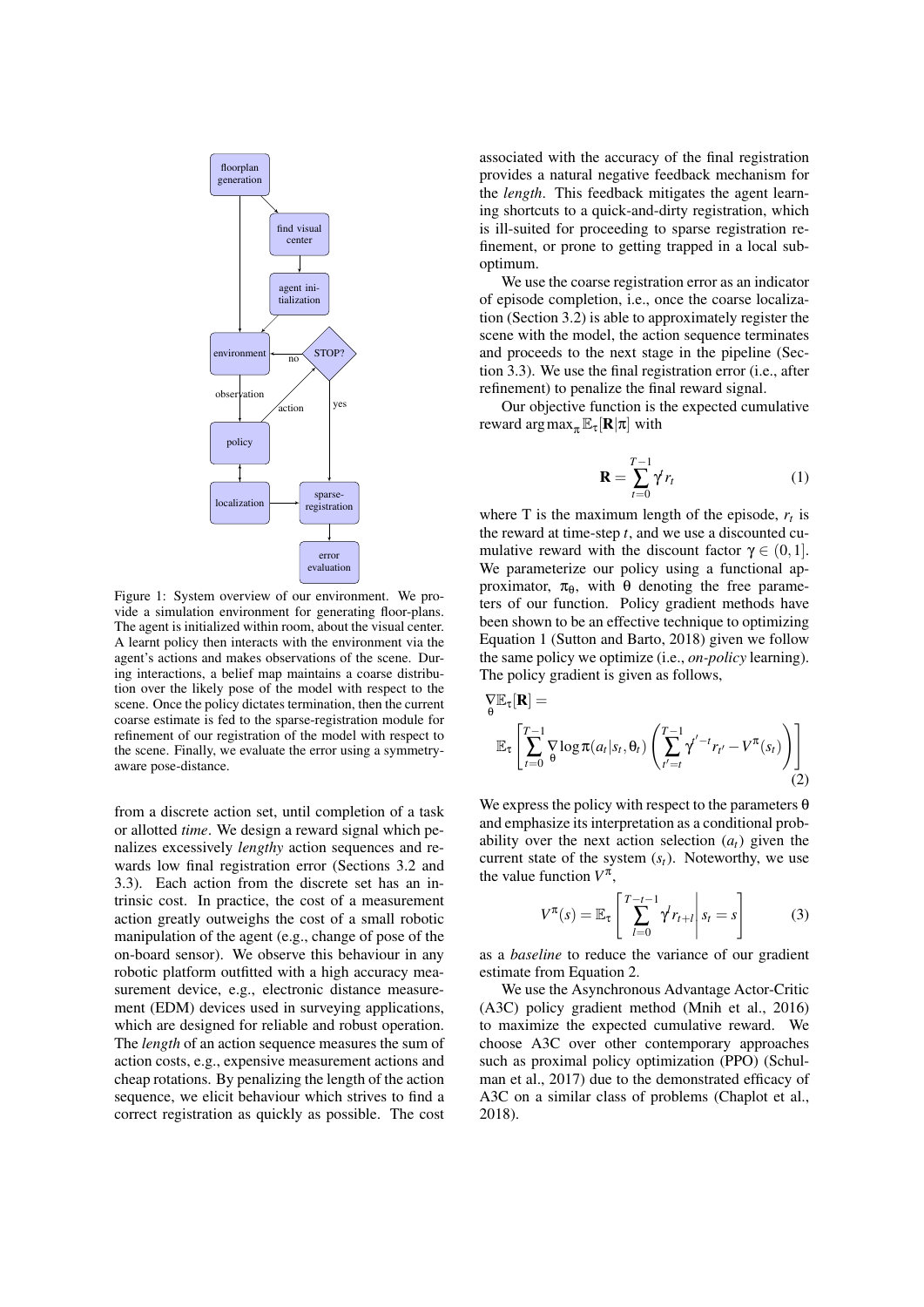The inner term of Equation 2 represents the *advantage* seen for an action sequence over the expected cumulative reward  $V^{\pi}(s_t)$ . Hence, action sequences with positive advantage will act to nudge the parameters to encourage future similar action sequences, whereas a negative advantage, i.e., an observed cumulative reward below baseline, will nudge parameters away from such action sequences. The parameters will act on the individual actions through the log-probability of selecting such an action in a given state. Many algorithms wrestle with providing a reliable estimate of the *advantage* without having to wait until the episode terminates to perform a parameter update. A central *bias-variance* trade-off lies at the heart of algorithm development. Similar to the implementation of Chaplot et al. (2018), we use the Generalized Advantage Estimator (GAE) (Schulman et al., 2015) for computing an estimate. The GAE provides an extra *lever* for controlling the bias-variance tradeoff through a parameter  $λ$ ,

$$
\delta_t = r_t + \gamma V^{\pi}(s_{t+1}) - V^{\pi}(s_t)
$$
  

$$
A_t^{\pi,\gamma} = \sum_{i=0}^{T-t-1} (\gamma \lambda)^i \delta_{t+i}
$$
 (4)

where  $A_t^{\pi, \gamma}$  denotes our estimate of the advantage for time-step *t*, based on our policy -  $\pi(a|s)$ .

The training procedure performs simulation as previously described, with periodic parameter updates based on the experiences of the most recent *segment* of the episode. Therefore, we perform more frequent policy updates.

We primarily compose our state representation the belief-space of the agent's pose within the scene, similar to Chaplot et al. (2018), and a history of recent coarse narrow field-of-view (FOV) topological *scans* of the scene from the agent pose. The scans act as a proxy for a conservative wall-intersection detector.

In case of pathological lighting conditions or occlusions, we can at best assume a coarse indicator of a wall intersection within a narrow FOV of the agent's bearing. We manage the belief-space of the agent's pose from all sample measurements up to the current time, by using a grid-based localization system of our own design, details in Section 3.2.

As shown in Figure 2, we modify the Actor-Critic architecture of Chaplot et al. (2018) to supply the collection of scans through a fully-connected network along with the current step count within the episode and the recent action history.



Figure 2: Architecture of our policy model. We modify the architecture of Chaplot et al. (2018) to accommodate our topological scans. The inputs comprise the  $|N_x| \times |N_y| \times |N_\xi|$  belief map (Section 3.2) - top left, the recent topological scans, the recent action history, and the current step index in the episode.

#### 3.2 Localization

We design the localization module with multiple considerations in mind. The module should be able to withstand noise and especially outliers, as well as providing a good degree of accuracy. Our primary concern is robustness, since the downstream sparse registration module (Section 3.3) will be able to help ensure a final accurate estimate. Due to complete or partial symmetries, the localization technique should be able to accommodate multi-modal belief space distributions. Critically, the module needs to present the belief map over the agent pose in a form digestible by the active-sampling module (Section 3.1). The latter constraint disqualifies classical particle-filterbased localization techniques (Kümmerle et al., 2008, Thrun et al., 2005), due to resultant complexity in communicating the belief, i.e., collection of particles, to the active-sampling module. With all these considerations, we decide to employ a novel Hough Transform-based approach. Specifically, we rely on the Generalized Hough Transform (GHT) (Ballard, 1981) for accumulating votes into the belief over the agent pose.

We consider a fixed grid underlying our gridbased localization scheme. The fixed size reduces the complexity of down-stream processing in the active-sampling module. We define the robot pose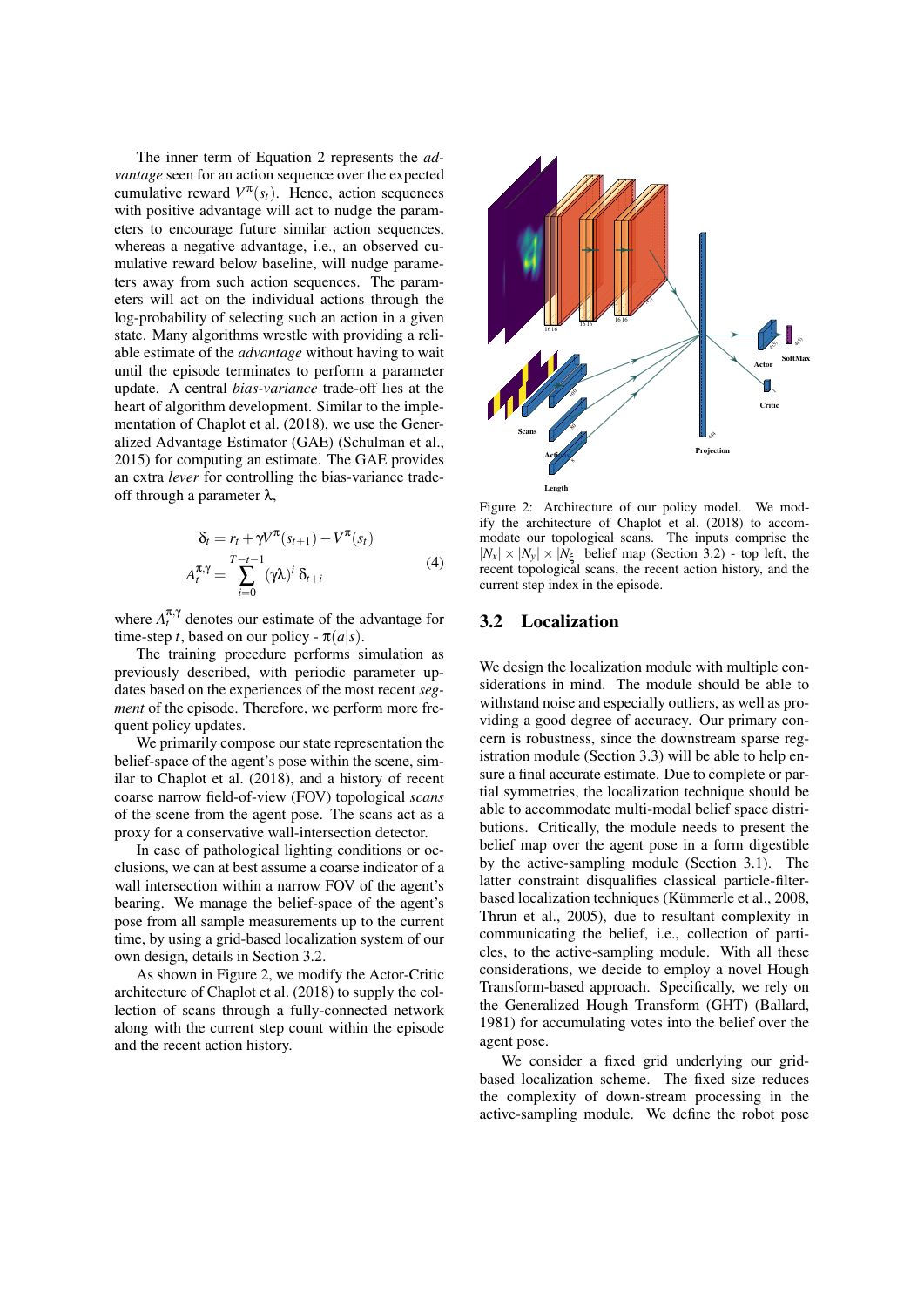by the tuple  $\mathbf{x} := (x_w^{\text{offset}}, y_w^{\text{offset}}, \xi_w^a) \in N_x \times N_y \times N_\xi$ representing the translation and the orientation of the agent. We adopt a special convention in light of the use of the GHT. The translation components  $(x_w^{\text{offset}}, y_w^{\text{offset}})$  represent the offset between the agent position  $(x_w^a, y_w^a)$  and the centroid of the surrounding position  $(x_w, y_w)$  and the centroid of the surfounding<br>scene  $(x_w^{\text{seene}}, x_w^{\text{seene}})$  in the world coordinate frame W. The orientation component  $\xi_w^a$  represents the rotation of the agent in the world coordinate frame. An annotated illustration of a sample floor-plan with our labelling convention is shown in Figure 3.



Figure 3: Illustration of floorplan diagram.

The grid dimensions are given as  $|N_x| \times |N_y| \times$  $|N_{\xi}|$ . The grid will hold the belief of the robot pose, which will be updated based on the measurement likelihood via classical Bayesian filtering,

$$
p(\mathbf{x}_{t+1}|o_{0:t+1}, a_{0:t}) \propto
$$
  
 
$$
p(o_{t+1}|\mathbf{x}_{t+1}) \int_{\mathbf{x}_t} p(\mathbf{x}_{t+1}|\mathbf{x}_t, a_t) p(\mathbf{x}_t|o_{0:t}, a_{0:t}) d\mathbf{x}_t,
$$
 (5)

where the  $o_t$  and  $a_t$  are the observation and action taken at time-step *t*, respectively. Our grid would hold the current belief at each time *t*, i.e,  $p(\mathbf{x}_t|o_{0:t}, a_{0:t})$ . At each time-step, a new action is taken, which induces the convolution over the motion model  $p(\mathbf{x}_{t+1}|\mathbf{x}_t, a_t)$ , and a new observation is taken following the action which weights the motion-updated belief with the measurement likelihood  $p(o_{t+1}|\mathbf{x}_{t+1})$ . For large grid sizes, the process of applying the time-update and measurement-update can be computationally expensive. Hence, classical approaches must perform several cost-saving measures to run in real-time. Firstly, the measurement likelihood for each cell of the grid is pre-computed, i.e. a ray-casting operation is performed to compute  $p(o_{t+1}|\mathbf{x}_{t+1})$  for all  $|N_x| \times |N_y| \times$  $|N_{\xi}|$ . Secondly, the belief space is assumed to coalesce around only a small number of modes; hence,

only a small number of belief clusters need to be maintained. Essentially, the latter assumption relaxes the grid-based localization to an approximate multiple hypothesis Kalman filter.

The large up-front cost of the ray-casting precomputations can be prohibitive, especially, for operations where the map may be parametrizable and therefore changes every iteration. Therefore, we want our approach to avoid the large up-front cost, while being able to maintain a real-time computational load during the measurement update phase.

With regards to the previously mentioned relaxation, the assumption of the belief space coalescing around only a small number of modes is, in general, inappropriate for cases where only a sparse number of measurement will be taken overall. In our case, the number of samples is small and each measurement could be corrupted by noise or outliers. The outlier case means that we can not readily discard consideration of *low* belief regions, since it may be attributable to an unfortunate erroneous measurement early-on.

In practical scenarios, we find indoor room scenes to comprise of at least one large open space. In these cases, the enclosed area of the floor-plan greatly exceeds the perimeter of the delineating outline. A classical grid-based localization technique would need to consider every interior cell of the model and perform a large up-front ray-casting operation; thereby working from the *inside-out* Thrun et al. (2005). In contrast, due to the computational load, we opt to instead discretize the perimeter of the floor plan, e.g., walls, and work from the *outside-in*. A reasonable discretization of the perimeter can be significantly smaller than the encompassing area. The discretization can be carried out very quickly, since it only requires traversing a series of line segments. We can construct a lookup table for each discrete point along the perimeter which stores the position of the model centroid relative the point position,  $(-x_m^d, -y_m^d)$ . We assume the model to be centered at the origin. We also store the outwardfacing normal at each discrete point  $(n_x^d, n_y^d)$ . This fast lookup table construction process is repeated for  $|N_{\xi}|$  rotated versions of the model, to construct a table LUT( $d, \xi$ ) similar to an R-table in the GHT algorithm.

Given a new observation, we iterate through our table  $LUT(d,\xi)$  for each discrete point and possible rotation. We perform several pre-filtering checks to confirm whether we need to accumulate a vote based on feasibility conditions such as the hypothesized pose being within the model and the incidence angle being feasible. Hence, we avoid unnecessary computation both online as well as via any large upfront pre-computations. We outline the preconditions in Algorithm 1 and our voting scheme in Algorithm 2.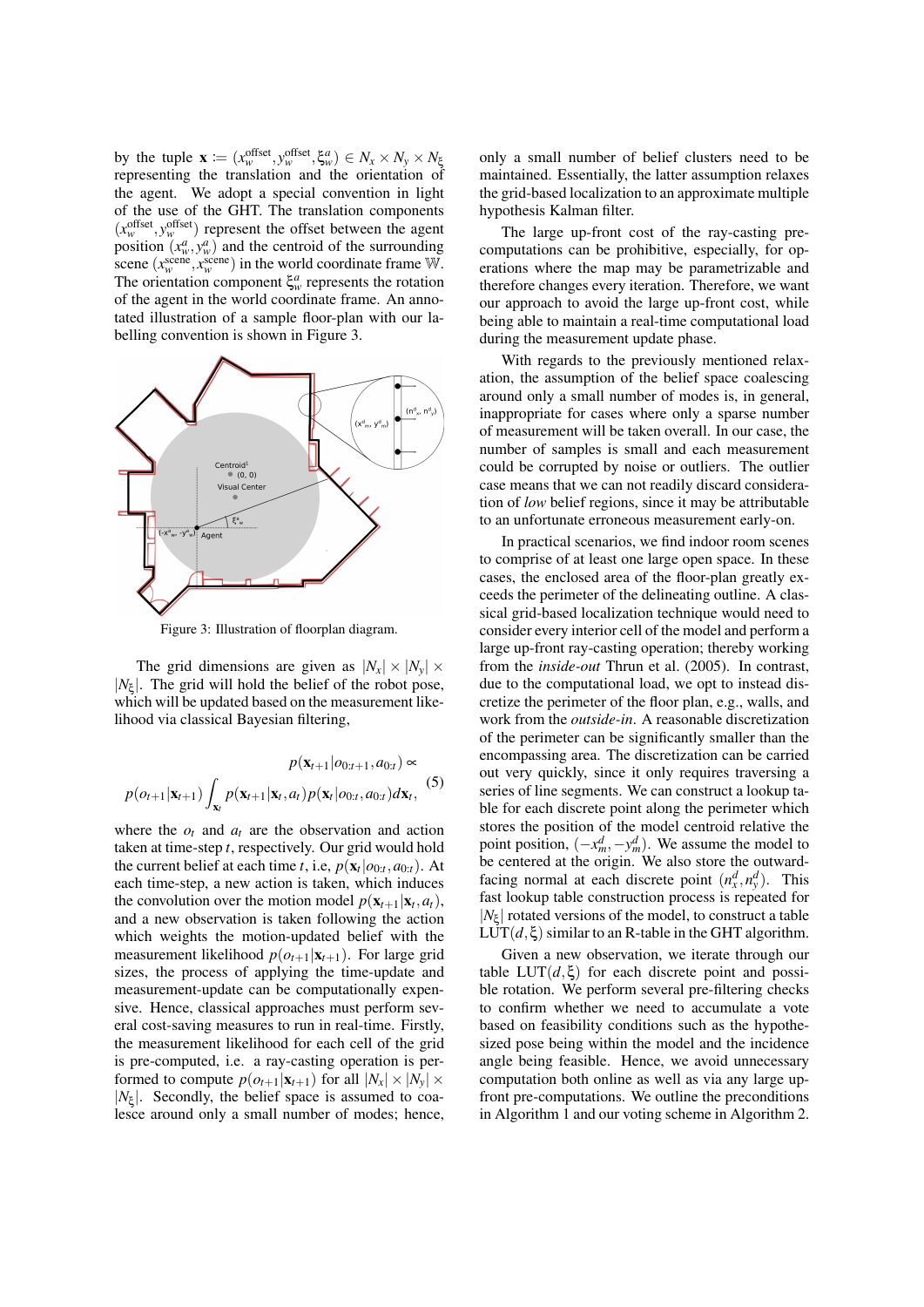Table 1: Computational comparison between our approach and classical approach to grid-based localization with fixed-grid size. We assume we consider the full belief space at each iteration, since we consider a sparse number of measurements and possible outliers. The computational difference stems from the size of the area of the floor-plan *A* versus the resolution of the perimeter discretization *D*. For the majority of floor-plans, a large open area surrounds the visual center of the floor-plan model; hence, a convex approximation of this space can clearly illustrate the computational advantage of our approach for a limited set of measurements. Our computation for each accumulation phase is slightly larger; however, our up-front cost is dramatically less. Especially for cases of dynamic map models, where only a small number of measurements are made with a given map configuration under consideration, our approach can be seen to be more efficient.

| <b>Algorithm Stage</b>      | <b>Classical Approach</b>           | <b>Our Approach</b>                          |
|-----------------------------|-------------------------------------|----------------------------------------------|
| Ray-Casting Precomputations | $O( E  A  N_{\xi} )$                | N/A                                          |
| <b>R-table Construction</b> | N/A                                 | $O( E  D  N_{\xi} )$                         |
| Preconditions               | N/A                                 | $O( D  N_{\xi} )$                            |
| Accumulation (LUTs)         | $O( A  N_{\sharp} )$                | $O( D  N_{\sharp} )$                         |
| Total                       | $O(( E  A  N_{\xi} + A  N_{\xi} ))$ | $\overline{O( E  D  N_{\xi} + D  N_{\xi} )}$ |

The localization algorithm is a voting-based algorithm; hence, it is able to cope with multi-modal belief spaces. Classical Bayesian approaches to localization (Thrun et al., 2005) can suffer in the presence of outliers, due to the tendency for erroneous likelihoods to *null* the posterior resulting in the permanent loss of information. Most of these methods will attempt to cope with outliers via additive non-informative priors to account for outliers in the measurement likelihood distribution (i.e., an additive small uniform probability), which prevents zeroing of the belief space. Contrarily, a voting-based approach is *non-destructive* and hence can accommodate a high percentage of outliers.

Our algorithm also checks several preconditions prior to accumulating a given vote into the belief space which further helps handle outliers. The preconditions are sanity checks: require that the measurement originate from within the model (i.e., feasible measurement given assumption sensor is within model) and require the incidence angle of the measurement with the model surface is within a certain tolerance of the surface normal (i.e., obtuse incidence angles can be pruned, since they are unlikely to have returned sufficiently strong sensor signal).

We present a side-by-side computational order comparison with classical approaches (Fox et al., 1998) in Table 1.

#### 3.3 Sparse Registration

Once a coarse registration of the floor-plan model has been made against the current scene, we use a sparseregistration strategy to refine the registration estimate. The sparse-registration performs an iterative process similar to ICP; whereby, we alternate between phases of correspondence-matching and optimization over the pose of the model. Algorithm 3 details our workflow for sparse-registration. As with classical pointset registration techniques, the optimization is prone



| Algorithm 2: Accumulate Vote.               |  |  |  |  |
|---------------------------------------------|--|--|--|--|
| <b>Result:</b> Whether to accumulate a vote |  |  |  |  |
| Given input sample measurement and rotation |  |  |  |  |
| angle of model;                             |  |  |  |  |
| for neighbourhood of vote location do       |  |  |  |  |
| Compute vote-weight at neighbourhood        |  |  |  |  |
| point, based on measurement model of        |  |  |  |  |
| sensor;                                     |  |  |  |  |
| Compute spatial proximity weight for        |  |  |  |  |
| location:                                   |  |  |  |  |
| Compute rotational proximity weight for     |  |  |  |  |
| location;                                   |  |  |  |  |
| Add combined vote-weight to location;       |  |  |  |  |
|                                             |  |  |  |  |

to converging to local optima or flat regions in the registration error function due to the non-linear correspondence matching. Our sparse registration follows a similar workflow to Arun Srivatsan et al. (2019) by perturbing our solution after every optimization routine. We anneal the perturbations gradually in magnitude as the registration routine approaches an optima.

The inner-optimization routine performs an ICP algorithm, which solves for the registration pose T of the model given a set of observations  $\{\mathbf{o}_i \in O\}_{i=0}^{N_O}$ .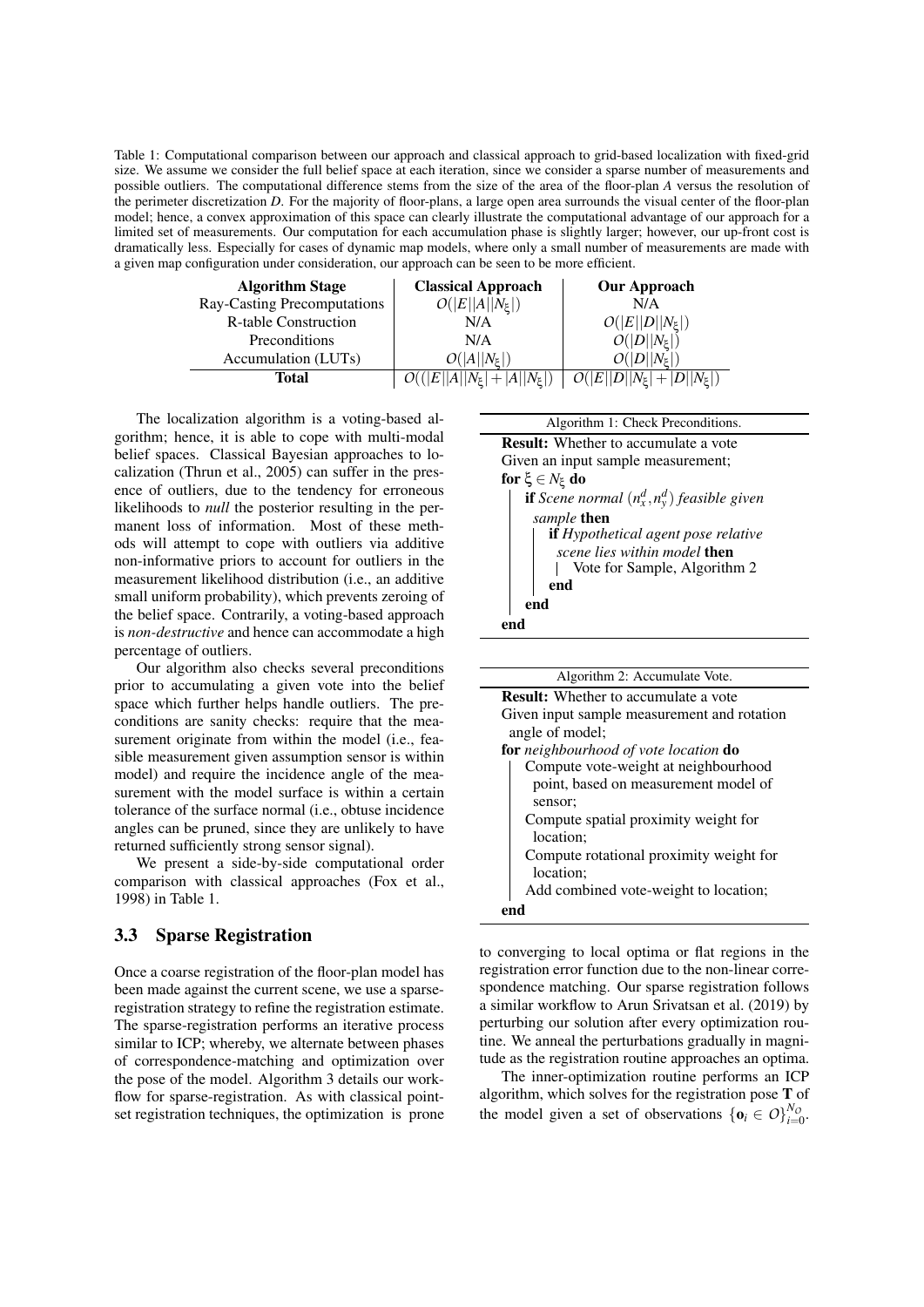We perform correspondence-matching by projecting each observation  $\mathbf{o}_i$  to the nearest point on the model  $M$ , while satisfying a set of constraints  $C$ . If the set of feasible points is empty, we relax the constraints and opt for the nearest point, albeit with a lower weight assignment to that correspondence. In practice, observations tend to be less reliable when taken at oblique angles to the walls of a surrounding scene. Hence, we weight each correspondence by the cosine of the incidence angle the ray cast of the observation makes with the surface normal. We also constrain the correspondence-matching to search for nearest matches with a more natural incidence angle before considering the more extreme oblique case.

We follow Rusinkiewicz and Levoy (2001) by performing outlier-rejection on any correspondences in the high percentiles in terms of distance error. The optimization routine minimizing the weighted error between our correspondences has an analytical solution for  $\mathbf{\hat{T}} \in \mathcal{S}\mathcal{E}(2)$ ,

$$
\Gamma = (\mathbf{M} - \bar{\mathbf{m}})^T \mathbf{W} (\mathbf{O} - \bar{\mathbf{o}})
$$
  
\n
$$
\vartheta = \arctan \left( \frac{[\Gamma]_{01} - [\Gamma]_{10}}{\text{tr}(\Gamma)} \right)
$$
  
\n
$$
\mathbf{t} = \bar{\mathbf{o}} - \mathbf{R}_{\vartheta} \circ \bar{\mathbf{m}},
$$
 (6)

where  $\vartheta$  is the rotation angle between the current model pose and scene, and  $M, \bar{m}, O, \bar{o}$  are the model correspondents (stacked row-wise), the model centroid, the observation correspondents (stacked rowwise), and the observations' centroid, respectively.

| Algorithm 3: Sparse Registration.                                                                                    |  |  |
|----------------------------------------------------------------------------------------------------------------------|--|--|
| <b>Result:</b> $\mathbf{\hat{T}} \in \mathcal{S}\mathcal{E}(2)$                                                      |  |  |
| Given initial estimate $\mathbf{T}_0, k = 0$ ;                                                                       |  |  |
| while !converged do                                                                                                  |  |  |
| Generate perturbations of estimate;                                                                                  |  |  |
| $\mathbf{T}_{k}^{i} \mathbf{T}_{k}+\varepsilon_{T}\sim\mathcal{N}(0,\sigma);\forall i\in\mathbb{N}_{\neq}\cup[0,M];$ |  |  |
| Select $\hat{j} = \arg \min_j \mathcal{E}(\mathbf{T}_k^j)$ ;                                                         |  |  |
| Solve $\mathbf{\hat{T}}_{k+1} = \mathbf{SparseICP}(\mathbf{T}_k^j);$                                                 |  |  |
| if $\mathcal{E}(\hat{\mathbf{T}}_{k+1} < \mathcal{E}(\mathbf{T}_{k}^{j})$ then                                       |  |  |
| ${\bf T}_{k+1} = \hat{\bf T}_{k+1};$                                                                                 |  |  |
| else                                                                                                                 |  |  |
| $\mathbf{T}_{k+1} = \mathbf{T}_{k+1}^j;$                                                                             |  |  |
| end                                                                                                                  |  |  |
| Update perturbation $\sigma \propto \sqrt{\mathcal{E}(\mathbf{T}_{k+1})}$ ;                                          |  |  |
| end                                                                                                                  |  |  |

| Algorithm 4: Sparse ICP.                                                                                                                                           |  |  |  |
|--------------------------------------------------------------------------------------------------------------------------------------------------------------------|--|--|--|
| <b>Result:</b> $\hat{\mathbf{T}} \in \mathcal{S}\mathcal{E}(2)$                                                                                                    |  |  |  |
| Given initial estimate $\mathbf{T}_0, k = 0$ ;                                                                                                                     |  |  |  |
| while <i>!converged</i> do                                                                                                                                         |  |  |  |
| Apply transform to model $\mathcal{M}_k = \mathbf{T}_k \circ \mathcal{M}_{k-1}$ ;                                                                                  |  |  |  |
| Find correspondences between model and                                                                                                                             |  |  |  |
| observations:                                                                                                                                                      |  |  |  |
| $(\mathbf{m}_i, \mathbf{o}_i)   \mathbf{m}_i \backsim \mathbf{o}_i, \mathbf{m}_i \in \mathcal{M}_k, \mathbf{o}_i \in \mathcal{O} \,\forall i, j \in \mathbb{N}_0;$ |  |  |  |
|                                                                                                                                                                    |  |  |  |
| Outlier rejection;                                                                                                                                                 |  |  |  |
| $(\mathbf{m}_i, \mathbf{o}_i)$    $\ \mathbf{m}_i - \mathbf{o}_i\  < \varepsilon_{\text{reject}}$ ;                                                                |  |  |  |
| Optimize                                                                                                                                                           |  |  |  |
| $\mathbf{T}_{k+1} = \arg \min_{\mathbf{T}} \sum_{i=0}^{N_k-1}   \mathbf{T} \circ \mathbf{m}_i - \mathbf{o}_i  _{\mathbf{m}}^2$                                     |  |  |  |
| end                                                                                                                                                                |  |  |  |

#### 3.4 Evaluation Metrics

Due to partial and complete symmetries in our randomly generated floor-plans, we want to avoid penalizing the system for registering model with an equally valid registration. A prototypical example would be a square floor-plan, which has four equally valid registrations, in the absence of any user-annotation indicating a preferred option. If we were to provide four different reward signals based on these four equally valid registrations, we would confound the optimization routine which must now harmonize this one-tomany mapping. In this vein, we use the symmetryaware pose representation of Brégier et al. (2018) for each floor-plan.

We quantify the pose of a floor-plan by a transformation  $T \subset \mathcal{S}E(2)$ , which maps the outline comprising the floor plan from a canonical *inertial* frame to an *object* frame (Brégier et al., 2018). Each floor-plan belongs to its own group of proper symmetries *G* such that the *pose* of the floor-plan is invariant to any transformation belonging to this group. Our prototypical square floor-plan would be invariant to 90° rotations about the centroid. We adopt the *pose-distance*  $d^P$  (;) proposed by Brégier et al. (2018) for transformations in *SE*(2),

$$
d^{T}(P_{1}, P_{2}) = \underset{\mathcal{G}_{1}, \mathcal{G}_{2} \in \mathcal{G}}{\arg \min} \, d^{T}(T_{1} \circ \mathcal{G}_{1}, T_{2} \circ \mathcal{G}_{2})
$$
\n
$$
d^{T}(T_{1}, T_{2}) = \sqrt{\frac{1}{L} \int_{\mathcal{S}} \mu s ||T_{1}(s) - T_{2}(s)||^{2} ds}, \tag{7}
$$

where *L* is the perimeter length of the floor-plan and  $S$  is the perimeter of the floor-plan. We can simplify Equation 7 by assuming the floor-plan is centered about its center of mass. In practice, we will choose a reference frame with its origin at the center of mass of the model floor-plan when evaluating the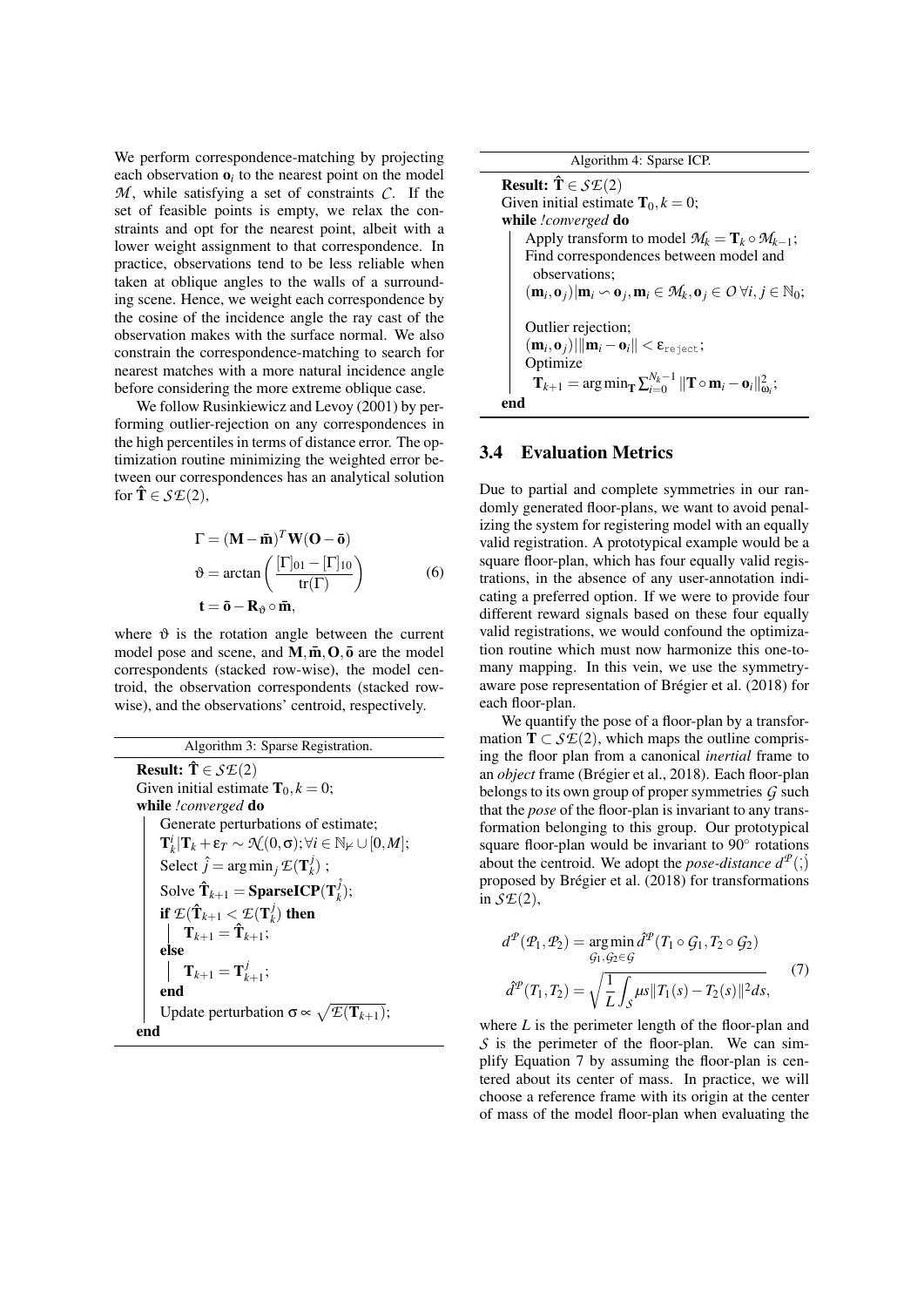| <b>Proper Symmetry Class</b> | <b>Proper Symmetry Group</b>                           | <b>Pose Representative</b>                                                                          |
|------------------------------|--------------------------------------------------------|-----------------------------------------------------------------------------------------------------|
| Circular Symmetry            | $SO(\in)$                                              | $\mathbf{t} \in \mathbb{R}^2$                                                                       |
| No Proper Symmetry           |                                                        | $(\Lambda e^{i\theta}, \mathbf{t}^T)^T \in \mathbb{R}^4$                                            |
| Cyclic Symmetry              | $\mathbf{R}^{\frac{2k\pi}{n}} k\in\mathbb{Z}\cup[0,n]$ | $\{(\Lambda e^{i(\theta+\frac{2k\pi}{n})},\mathbf{t}^T)^T\in\mathbb{R}^4 k\in\mathbb{Z}\cup[0,n]\}$ |

pose-distance between the scene and the registered model. The simplification is as follows,

$$
d^{\mathcal{P}}(\mathcal{P}_1, \mathcal{P}_2) = \|\mathbf{t}_1 - \mathbf{t}_2\|^2
$$
(8)  
+ min<sub>G<sub>1</sub>, G<sub>2</sub>  $\in g \frac{1}{L} \int_S \mu s \|\mathbf{R}_1 \mathbf{G}_1(s) - \mathbf{R}_2 \mathbf{G}_2(s)\|^2 ds$ (9)</sub>

where we separate a transformation  $\mathbf{T}_i$  into its constituent rotational  $\mathbf{R}_i \in \mathcal{SO}(2)$  and translational  $\mathbf{t}_i \in$  $\mathbb{R}^2$  parts. The group of symmetries can be treated as a group of rotations about the center of mass of the object; hence, a group member  $G_i \in G$  can be reduced to a rotation  $\mathbf{G}_i \in \mathcal{SO}(2)$ .

From Equation, 9, one can show (Brégier et al., 2018) that the pose distance between two transformations can be reduced to the Euclidean norm between two *pose-representatives*. Table 2 demonstrates the pose-representative of a given floor-plan depending on the symmetry class. Historically, attempts at constructing metrics for comparing poses in  $\mathcal{S}E(2)$  or  $\mathcal{S}E(3)$  had found it difficult to decide how to weight the rotational and translational error. The pose-representative uses the inertia matrix  $\Lambda$  to weight the rotational error,

$$
\Lambda = \int \frac{1}{L} \int_{S} \mu \|s\|^2 ds. \tag{10}
$$

When evaluating the pose error in our final registration, we construct a pose-representative for our model and our estimate. The pose-representative necessitates that we detect symmetries present in the floorplan. We use the symmetry detection algorithm outlined in Wolter et al. (1985). The wall junctions of the floor-plan can be represented as a collection of points  $\mathbf{x}_i \in \mathbb{R}^2$ . We use an edge-chain to encode the sequence of points by the interior angle of each consecutive triplet of points, i.e  $\mathbf{x}_{i-1}, \mathbf{x}_i, \mathbf{x}_{i+1}$  and the distance to the next point in the chain, i.e.,  $||\mathbf{x}_i - \mathbf{x}_{i+1}||^2$ . The encoded sequence is a vector of tuples, i.e.,  $[s_0, s_1, \cdot, s_N]$ , where  $s_i = (\phi, \rho) \in [0, 2\pi] \times \mathbb{R}^+$ .

By constructing the a  $2N - 1$ -length sequence,  $[s_1, s_2, \cdot, s_N, s_0, \cdot, s_N]$ , we can perform fast symmetry detection by sub-string matching the new sequence against the original encoded sequence. We assign an equivalence class for edge angles  $\hat{\phi} \sim \phi$ ,  $\forall {\hat{\phi}}|\hat{\phi} + \varepsilon_{\phi} \in$  $\phi + i2\pi, i \in \mathbb{Z}$ , and the equivalence class for edge

distances  $\hat{\rho} \sim \rho, \forall \{\hat{\rho} | \|\hat{\rho} - \rho\| < \frac{\varepsilon_{\rho}}{\rho}$  $\frac{\epsilon_{\rho}}{\rho}$ . The equivalence classes provide a bit of freedom to detect *near* symmetries via the soft tolerances,  $\varepsilon_0$  and  $\varepsilon_{\phi}$ .

#### 3.5 Inspection Tool

We release a full simulation environment with our work, which may benefit further research into learning active sampling strategies. Along with the simulation environment and the previously discussed modules (Section 3.3,3.2, and 3.1), we also provide an inspection tool for debugging learnt strategies. Behaviour learnt via reinforcement learning can be challenging to debug due to the changing system dynamics and state-dependent nature of the system. Hence, we provide a tool which logs a minimal statetrajectory, i.e., a trajectory comprising of the state at each step along the episode, for offline debugging. Our inspection tool can be run on the state-trajectory to visualize the state-representation at each time-step with easily accessible sliders for navigating to the desired time-step. Since the dimensionality of the belief space of the agent pose will, in general, be greater or equal to 3D, we provide a slider for easily navigating along the different channels of the belief space. The most useful debug feature of the inspection tool is the ability to toggle on and off a guided-backpropagation view of the state-space (Springenberg et al., 2014). The selected action at each time-step is used as the target class for the guided-backpropagation; therefore, we are able to see heat-maps on each state component showing the areas of the state most prominent in eliciting the chosen action.

## 4 EXPERIMENTS

We evaluate our system in the context of fast and accurate model-based sparse-registration within an indoor scene. We consider the 2D floor-plan scenario, since it allows for more concrete analysis on whether our agent is learning effective sampling strategies.

#### 4.1 Dataset

We generate floor-plans using our simulation environment. We create floor-plans of single rooms based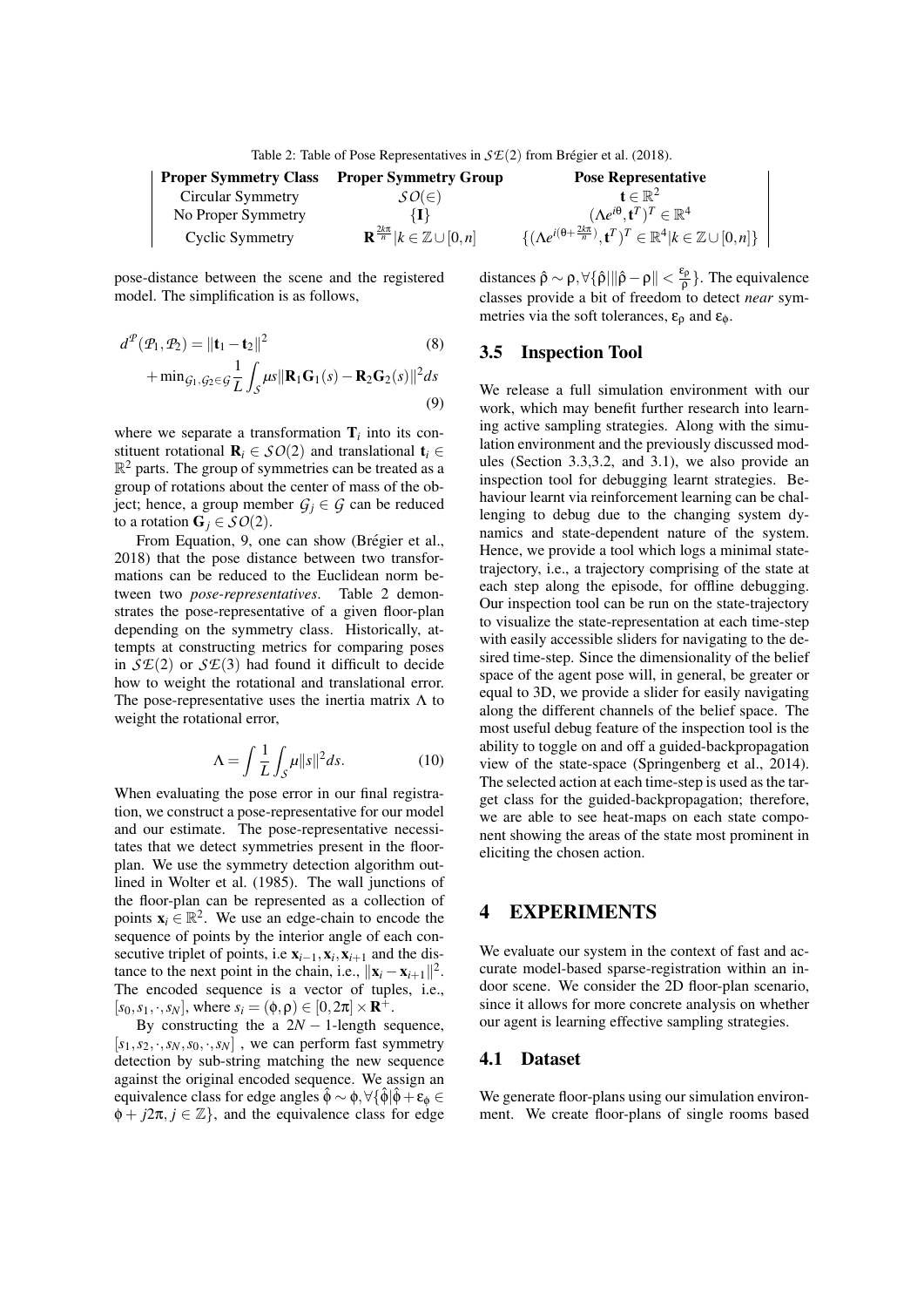

Figure 4: We use our inspection tool to slide through each time-step of a given active sampling episode. The inspector tool uses Guided Back-Propagation Springenberg et al. (2014) to show which areas of the input belief map (left) are active when the agent selects the measurement action (middle), or a rotation action (right). Evidently, the agent has learnt to use the belief map as a form of prior on the agent pose (or coarse registration). We can interpret the activations as the following: If the belief map indicates the agent is likely to be in an unexpected region of the scene, i.e., far from the visual center, it encourages the agent to take more measurements. Similarly, the agent is encouraged to explore (rotate) when the current belief has *unexpected* peaks, but not to the same extent as a measurement action. Noteworthy, we have normalized the activations for visualization purposes.

on an underlying non-convex polygonal model. Each floor-plan can be seeded by a random 32bit integer; hence, we generate a training and evaluation set of seed indices. We compute the floor-plans *on-the-fly* during the training process, which facilitates quicker debugging when making small changes to the algorithm.

In our experiments, we configure our observations of the environment to be topological *scans* of only 20 pixels wide, covering a 45*<sup>o</sup>* FOV. The reason for the low dimensional observation is primarily due to its portability to the *real-world*. We commonly refer to porting algorithms trained in simulation to the realworld as *bridging the domain gap*. The domain gap is *widened* when training based on simulated highdimensional raw pixel representations of the environment. The gap can be *narrowed* when an efficient *meta-representation* of the sensor readings can be reliably generalized to the real-world scenario. The low-dimensional topological scans detect wall intersections which could be readily extracted via *passive* edge-detection techniques, assuming no large floor to ceiling occluders. We have this in common with early-work from Active Localization community, albeit with the motivation that the simulation of indicators based topology are much more easily portable and accessible to the real-world scenario.

### 4.2 Active-sampling Experiments

We train our approach on a larger dataset comprising 20,000 simulated floor-plans. The number of translation is set to 30, and we test two cases for the number of rotation bins - 1 and 10. The maximum allotted time to complete a registration is set to 500 actions.

The heuristic approaches are separated into two categories: *blind* agents and *heuristic* agents. The blind agents perform actions based on a fixed probability mass function; hence they effectively ignore any observations or the current system state. The heuristic agents perform different pragmatic strategies which are intuitively well-suited for localization, such as performing a sensor measurement intermittently with a constant direction of rotation. The different heuristic approaches are defined in Table 3.

We compare our approach against the previously discussed collection of heuristic and blind alternatives. The various sampling strategies are evaluated on a collection of 1000 different floor-plans from a test set. The agent is instantiated randomly about the visual center of the floor-plan as a sample from a uniform distribution with a radius equal to the nearest distance between visual center and any wall of the floor-plan. The agent's initial rotation is sampled uniformly from  $[0,2\pi]$ .

In the first experiment we use the coarse registration error as a termination condition. Therefore, the agent tries to learn an efficient sampling strategy of the scene in order to quickly reduce the uncertainty based on our grid-based localization. We use penalties for each measurement and rotation action undertaken by the agent, with penalties of 0.05 and 0.005, respectively. Evidently, the measurement cost is an order of magnitude larger to represent the disparity between the time needed for a small pose adjustment versus a high-accuracy measurement sample. We provide a standard  $+1$  reward if the agent is able to find a coarse registration in the allotted time, and −1 if the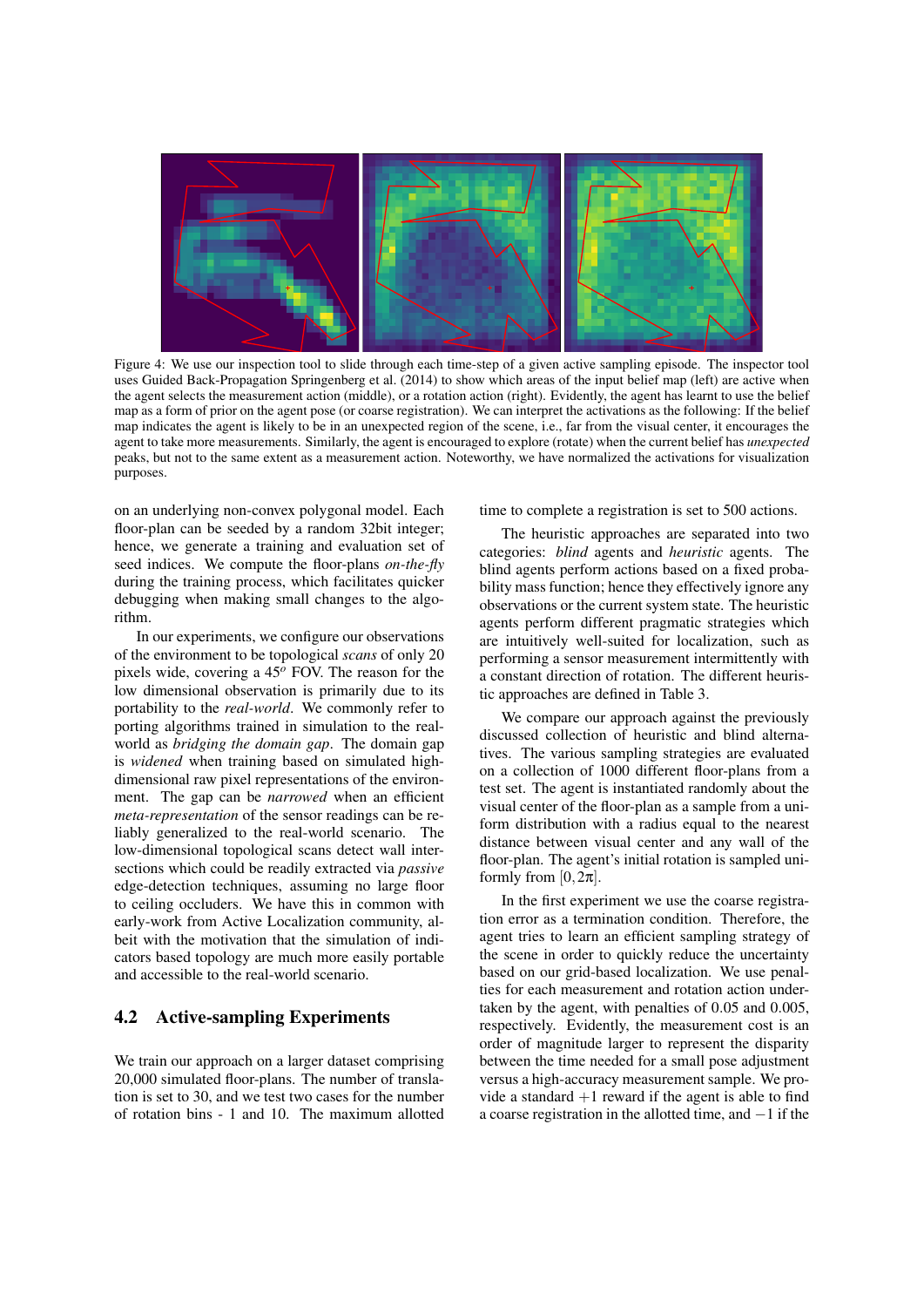| Heuristic   | <b>Description</b>                                                                                       |
|-------------|----------------------------------------------------------------------------------------------------------|
| blind-0     | Selects left rotation, and depth measurement $75\%$ , and $25\%$ of the time, respectively.              |
| blind-1     | Selects left rotation, and depth measurement 50% of the time.                                            |
| blind-2     | Selects right rotation, left rotation, and depth measurement 33%, 33%, and 34% of the time, respectively |
| heuristic-0 | Alternates between a left rotation and depth measurement                                                 |
| heuristic-1 | Rotates in only left direction and samples depth measurement every $6th$ action                          |
| heuristic-2 | Rotates in only left direction and samples depth measurement every $18^{th}$ action                      |
| heuristic-3 | Rotates in only left direction and samples depth measurement every 54 <sup>th</sup> action               |

allotted time is exceeded. We use a clipped quadratic reward for minimizing the final registration error below an acceptable threshold. To ensure the agent sufficiently explores the state-space prior to converging on a *good* strategy, we provide an *exploration bonus*, which we decay as the inverse of the visitation frequency (Audibert et al., 2009). We add the exploration bonus to states based on their *episode length*. In this way, the bonus acts akin to simulated annealing, in that the agent explores lengthier sequences initially before condensing on shorter sequences as the bonus *cools*.

Table 4 shows the comparison results for our learnt strategy against the heuristic approaches. Due to the small number of measurements required to produce a coarse registration of the scene with a known model, we find heuristic approaches provide a competitive benchmark for evaluation.

## 5 DISCUSSION

## 5.1 Understanding Strategies

Given our learnt active-sampling strategy, we use the inspection tool to glean insights into the behaviour of our policy. The first insight comes from analyzing successful runs of our system and checking which areas of the belief map are *active*, i.e., grid cells responsible for encouraging the agent to take the action it ultimately chooses.

Figure 4 depicts the outline of a generated floorplan overlaid on activation *heatmaps* for a measurement (middle) and rotation (right) action. The regions of higher activation are shown in brighter shades of yellow, whereas the darker blue shades indicate low activity. Evidently, the heatmap for the measurement action illustrates a tendency for the agent to encourage measurement actions, when there is substantial belief *probability mass* near the periphery of the floorplan. A similar pattern emerges with the rotation action, albeit to a lesser extent, in that rotation actions are encouraged when the belief map has mass near the periphery, since the agents are initialized about

the visual center of the scene. We can interpret this behaviour as the agent learning a prior over the agent initialization within the floor-plan, and encouraging exploratory, i.e., probing behaviour, when the belief map deviates from this expectation. Another indication that the agent is learning effective behaviour comes from its decision to exclusively choose either left rotations or right rotations, but never both within the same episode. This behaviour is arguably beneficial for our experiments, since alternating rotation directions would be inefficient once a certain direction has been chosen.

#### 5.2 Future Work

We use the success of our coarse registration algorithm (Section 3.2 to determine the ground-truth location (i.e., within coarse bounds) as a termination condition on the action sequence. In practice, the ground-truth pose of the agent within the scene is not known; hence, the termination condition is subject to the user's discretion based on a feedback visualization of the registration. Naturally, once the automatic procedure finds an approximately correct registration and the user signals completion, the system will then perform a refinement step based on the sample measurements which will exceed the accuracy perceptible by the user. The envisioned user-interface is outof-scope of the current paper, which concentrates on learning efficient sampling strategies. We see this interaction in an Augmented Reality (AR) setting as promising future work.

We note an improved performance margin of our approach over heuristic benchmarks with an increase in the dimensionality of the pose-space. We expect larger performance gains as the complexity of the task increases, as would be the case in the 3D floor-plan setting. We consider the 3D-setting and an expanded evaluation including a variant of AMCL, applicable to our dual-objectives, as future work.